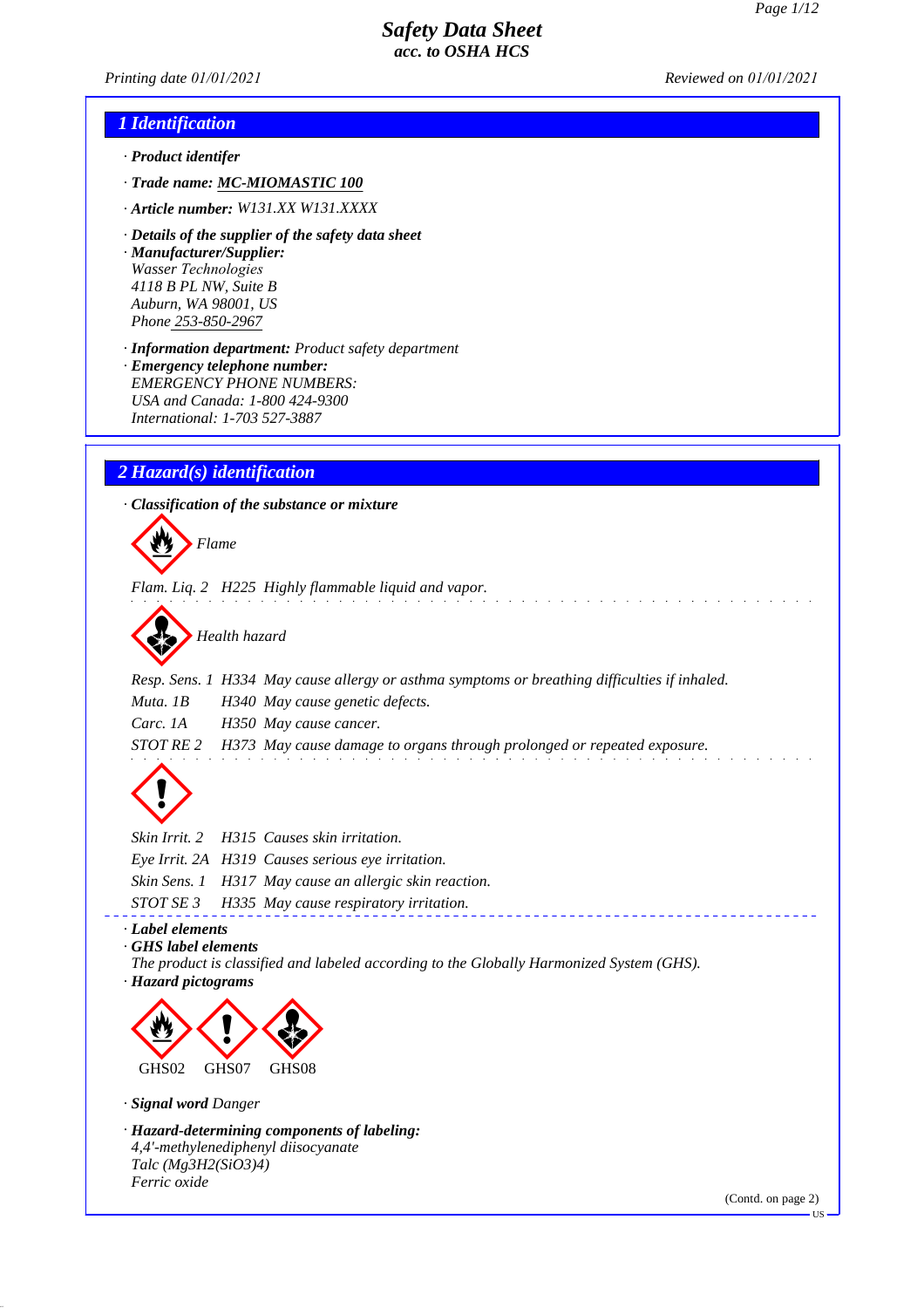*Printing date 01/01/2021 Reviewed on 01/01/2021*

*Trade name: MC-MIOMASTIC 100*

|  | (Contd. of page 1) |  |
|--|--------------------|--|
|--|--------------------|--|

|                                       | Naphtha (petroleum), heavy alkylate                                                                    |
|---------------------------------------|--------------------------------------------------------------------------------------------------------|
| · Hazard statements                   |                                                                                                        |
|                                       | H225 Highly flammable liquid and vapor.                                                                |
| H315 Causes skin irritation.          |                                                                                                        |
|                                       | H319 Causes serious eye irritation.                                                                    |
|                                       | H334 May cause allergy or asthma symptoms or breathing difficulties if inhaled.                        |
|                                       | H317 May cause an allergic skin reaction.                                                              |
| H340 May cause genetic defects.       |                                                                                                        |
| H350 May cause cancer.                |                                                                                                        |
|                                       | H335 May cause respiratory irritation.                                                                 |
|                                       | H373 May cause damage to organs through prolonged or repeated exposure.                                |
| · Precautionary statements            |                                                                                                        |
| Keep out of reach from children.      |                                                                                                        |
| P <sub>210</sub>                      | Keep away from heat/sparks/open flames/hot surfaces. - No smoking.                                     |
| P241                                  | Use explosion-proof electrical/ventilating/lighting/equipment.                                         |
| P <sub>260</sub>                      | Do not breathe dust/fume/gas/mist/vapors/spray.                                                        |
| P <sub>2</sub> 84                     | Wear respiratory protection.                                                                           |
| P280                                  | Wear protective gloves / eye protection / face protection.                                             |
| P280                                  | Wear protective gloves.                                                                                |
| P280                                  | Wear eye protection / face protection.                                                                 |
| P240                                  | Ground/bond container and receiving equipment.                                                         |
| P <sub>242</sub>                      | Use only non-sparking tools.                                                                           |
| P243                                  | Take precautionary measures against static discharge.                                                  |
| P <sub>264</sub>                      | Wash thoroughly after handling.                                                                        |
| P271                                  | Use only outdoors or in a well-ventilated area.                                                        |
| P272                                  | Contaminated work clothing must not be allowed out of the workplace.                                   |
| P201                                  | Obtain special instructions before use.                                                                |
| P202                                  | Do not handle until all safety precautions have been read and understood.                              |
|                                       | P303+P361+P353 IF ON SKIN (or hair): Remove/Take off immediately all contaminated clothing. Rinse skin |
|                                       | with water/shower.                                                                                     |
|                                       | P305+P351+P338 If in eyes: Rinse cautiously with water for several minutes. Remove contact lenses, if  |
|                                       | present and easy to do. Continue rinsing.                                                              |
| P321                                  | Specific treatment (see on this label).                                                                |
| $P342 + P311$                         | If experiencing respiratory symptoms: Call a poison center/doctor.                                     |
| $P304 + P340$                         | IF INHALED: Remove victim to fresh air and keep at rest in a position comfortable for                  |
|                                       | breathing.                                                                                             |
| P312                                  | Call a poison center/doctor if you feel unwell.                                                        |
| P363                                  | Wash contaminated clothing before reuse.                                                               |
| P308+P313                             | IF exposed or concerned: Get medical advice/attention.                                                 |
| P333+P313                             | If skin irritation or rash occurs: Get medical advice/attention.                                       |
| P337+P313                             | If eye irritation persists: Get medical advice/attention.                                              |
| P314                                  | Get medical advice/attention if you feel unwell.                                                       |
| P370+P378                             | In case of fire: Use for extinction: CO2, powder or water spray.                                       |
| $P362 + P364$                         | Take off contaminated clothing and wash it before reuse.                                               |
| P405                                  | Store locked up.                                                                                       |
| P403+P233                             | Store in a well-ventilated place. Keep container tightly closed.                                       |
| $P403 + P235$                         | Store in a well-ventilated place. Keep cool.                                                           |
| <i>P501</i>                           | Dispose of contents/container in accordance with local/regional/national/international                 |
|                                       | regulations.                                                                                           |
| Classification system:                |                                                                                                        |
| $\cdot$ NFPA ratings (scale $0 - 4$ ) |                                                                                                        |
|                                       |                                                                                                        |



*Health = 2 Fire = 3 Reactivity = 0*

(Contd. on page 3)

US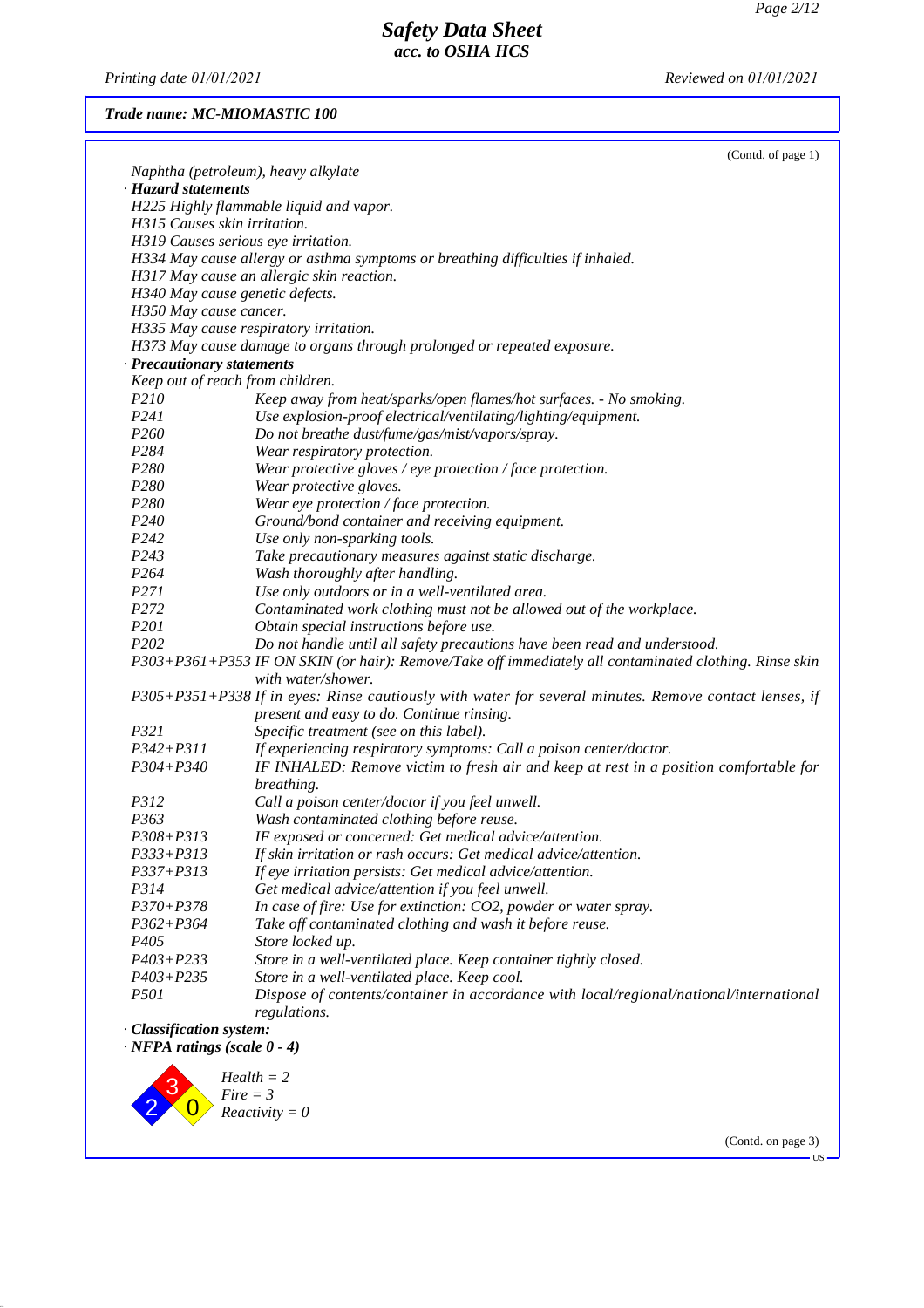(Contd. of page 2)

### *Safety Data Sheet acc. to OSHA HCS*

*Printing date 01/01/2021 Reviewed on 01/01/2021*

#### *Trade name: MC-MIOMASTIC 100*

*· HMIS-ratings (scale 0 - 4)*

| HEALTH      | $\frac{1}{2}$ Health = *2                                  |
|-------------|------------------------------------------------------------|
| <b>FIRE</b> | $3$ Fire = 3                                               |
|             | <b>REACTIVITY</b> $\boxed{0}$ <b><i>Reactivity</i></b> = 0 |

### *· Other hazards*

*· Results of PBT and vPvB assessment*

- *· PBT: Not applicable.*
- *· vPvB: Not applicable.*

# *3 Composition/information on ingredients*

*· Chemical characterization: Mixtures*

*· Description: Mixture of the substances listed below with nonhazardous additions.*

| · Dangerous components:    |                                                                  |               |
|----------------------------|------------------------------------------------------------------|---------------|
|                            | 7440-66-6 zinc powder -zinc dust (stabilized)                    | $30 - 60\%$ % |
|                            | 1309-37-1 Ferric oxide                                           | 10-30%%       |
|                            | 540-88-5 tert-butyl acetate                                      | 10-30%%       |
|                            | $14807 - 96 - 6$ Talc (Mg3H2(SiO3)4)                             | $5 - 10\%$ %  |
|                            | 13463-67-7 titanium dioxide only in grey colors                  | $1 - 5\%%$    |
|                            | $101-68-8$ 4,4'-methylenediphenyl diisocyanate                   | $1 - 5\%%$    |
| $1330-20-7$ xylene         |                                                                  | $1 - 5\%%$    |
|                            | $9016-87-9$ diphenylmethanediisocyanate, isomeres and homologues | $1 - 5\%%$    |
| $1314 - 13 - 2$ zinc oxide |                                                                  | $0.1 - 1\%$ % |
|                            | 64742-95-6 Solvent naphtha (petroleum), light arom.              | $0.1 - 1\%$ % |
|                            | 5873-54-1 $o$ -(p-isocyanatobenzyl)phenyl isocyanate             | $0.1 - 1\%$ % |
|                            | 14808-60-7 Quartz (SiO2)                                         | $0.1 - 1\%$ % |
|                            | 64741-65-7 Naphtha (petroleum), heavy alkylate                   | $0.1 - 1\%$ % |
|                            |                                                                  |               |

### *4 First-aid measures*

#### *· Description of first aid measures*

*· General information:*

*Symptoms of poisoning may even occur after several hours; therefore medical observation for at least 48 hours after the accident.*

*· After inhalation:*

*Supply fresh air and to be sure call for a doctor.*

- *In case of unconsciousness place patient stably in side position for transportation.*
- *· After skin contact: Immediately wash with water and soap and rinse thoroughly.*
- *· After eye contact:*
- *Rinse opened eye for several minutes under running water. If symptoms persist, consult a doctor.*
- *· After swallowing: Immediately call a doctor.*
- *· Information for doctor:*
- *· Most important symptoms and effects, both acute and delayed No further relevant information available.*
- *· Indication of any immediate medical attention and special treatment needed*

*No further relevant information available.*

### *5 Fire-fighting measures*

- *· Extinguishing media*
- *· Suitable extinguishing agents: CO2, sand, extinguishing powder. Do not use water.*
- *· For safety reasons unsuitable extinguishing agents: Water with full jet*

(Contd. on page 4)

US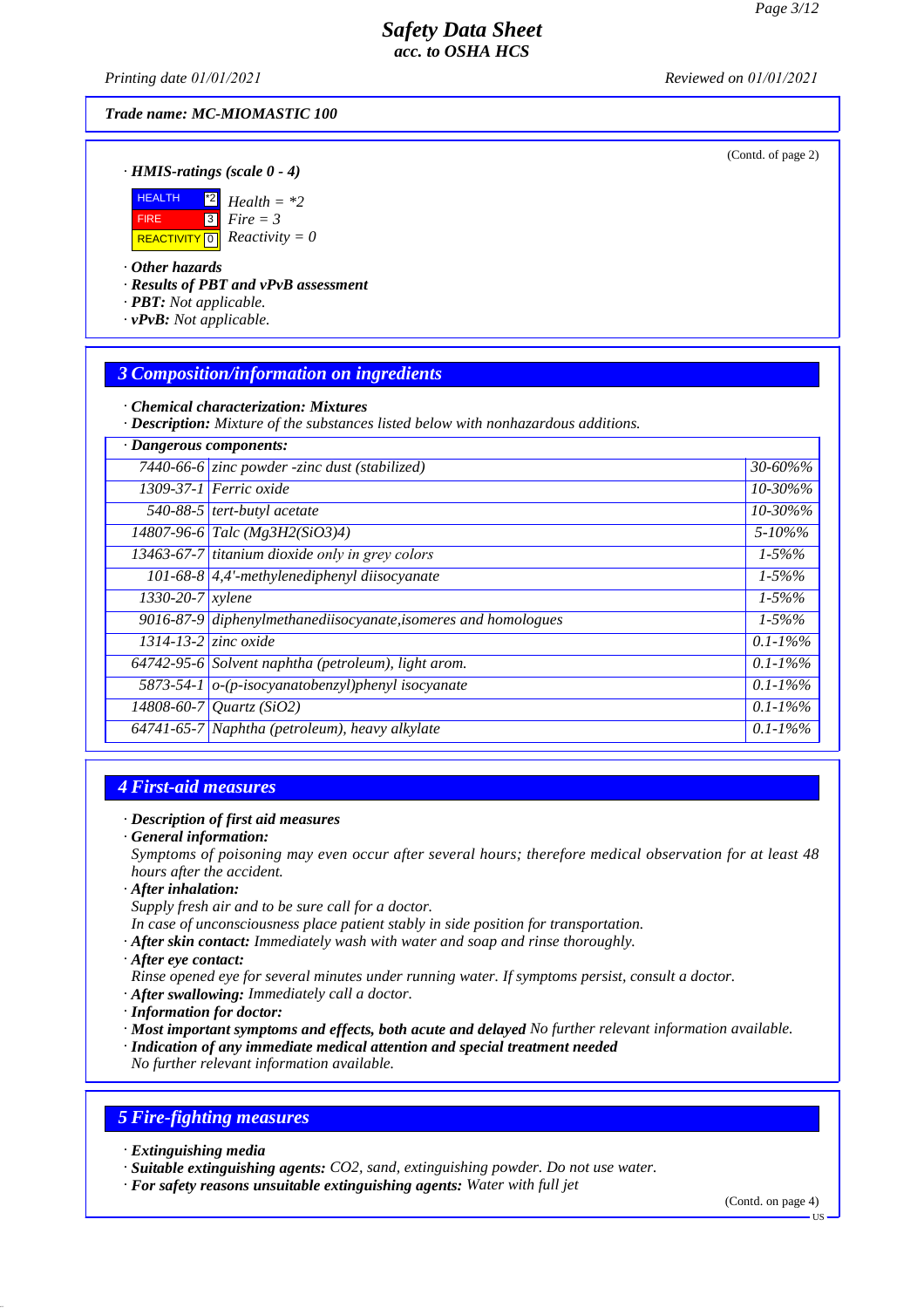*Printing date 01/01/2021 Reviewed on 01/01/2021*

*Trade name: MC-MIOMASTIC 100*

- (Contd. of page 3) *· Special hazards arising from the substance or mixture No further relevant information available. · Advice for firefighters*
- *· Protective equipment: Mouth respiratory protective device.*

#### *6 Accidental release measures*

- *· Personal precautions, protective equipment and emergency procedures Wear protective equipment. Keep unprotected persons away.*
- *· Environmental precautions: Do not allow product to reach sewage system or any water course. Inform respective authorities in case of seepage into water course or sewage system. Do not allow to enter sewers/ surface or ground water.*
- *· Methods and material for containment and cleaning up: Absorb with liquid-binding material (sand, diatomite, acid binders, universal binders, sawdust). Dispose contaminated material as waste according to item 13. Ensure adequate ventilation. Do not flush with water or aqueous cleansing agents*
- *· Reference to other sections See Section 7 for information on safe handling. See Section 8 for information on personal protection equipment. See Section 13 for disposal information.*

### *7 Handling and storage*

#### *· Handling:*

- *· Precautions for safe handling*
- *Ensure good ventilation/exhaustion at the workplace. Open and handle receptacle with care. Prevent formation of aerosols.*
- *· Information about protection against explosions and fires: Keep ignition sources away - Do not smoke. Protect against electrostatic charges. Keep respiratory protective device available.*
- *· Conditions for safe storage, including any incompatibilities*
- *· Storage:*
- *· Requirements to be met by storerooms and receptacles: Store in a cool location.*
- *· Information about storage in one common storage facility: Not required.*
- *· Further information about storage conditions:*
- *Keep receptacle tightly sealed. Store in cool, dry conditions in well sealed receptacles.*
- *· Specific end use(s) No further relevant information available.*
- 

# *8 Exposure controls/personal protection*

*· Additional information about design of technical systems: No further data; see item 7.*

*· Control parameters*

*· Components with limit values that require monitoring at the workplace:*

- *540-88-5 tert-butyl acetate*
- *PEL Long-term value: 950 mg/m³, 200 ppm*
- *REL Long-term value: 950 mg/m³, 200 ppm*

*TLV Long-term value: 950 mg/m³, 200 ppm*

(Contd. on page 5)

US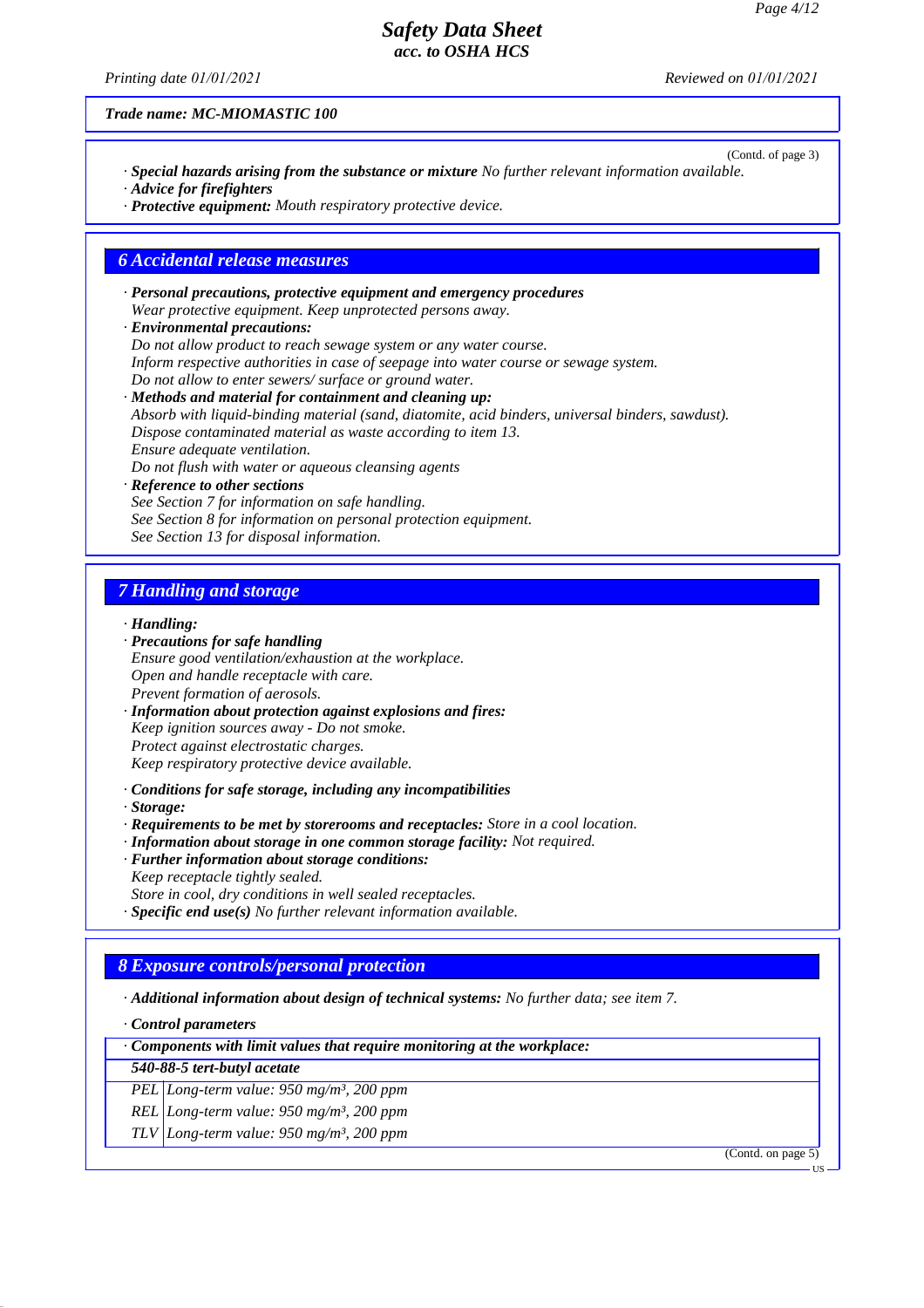*Printing date 01/01/2021 Reviewed on 01/01/2021*

#### *Trade name: MC-MIOMASTIC 100*

| 101-68-8 4,4'-methylenediphenyl diisocyanate<br>PEL Ceiling limit value: $0.2$ mg/m <sup>3</sup> , $0.02$ ppm<br>REL Long-term value: $0.05$ mg/m <sup>3</sup> , $0.005$ ppm<br>Ceiling limit value: $0.2*$ mg/m <sup>3</sup> , $0.02*$ ppm<br>$*10$ -min                                                               |  |
|-------------------------------------------------------------------------------------------------------------------------------------------------------------------------------------------------------------------------------------------------------------------------------------------------------------------------|--|
|                                                                                                                                                                                                                                                                                                                         |  |
|                                                                                                                                                                                                                                                                                                                         |  |
|                                                                                                                                                                                                                                                                                                                         |  |
| TLV Long-term value: $0.051$ mg/m <sup>3</sup> , $0.005$ ppm                                                                                                                                                                                                                                                            |  |
| 1330-20-7 xylene                                                                                                                                                                                                                                                                                                        |  |
| PEL Long-term value: $435 \text{ mg/m}^3$ , 100 ppm                                                                                                                                                                                                                                                                     |  |
| REL Short-term value: $655$ mg/m <sup>3</sup> , 150 ppm<br>Long-term value: $435 \text{ mg/m}^3$ , 100 ppm                                                                                                                                                                                                              |  |
| TLV Short-term value: 651 mg/m <sup>3</sup> , 150 ppm<br>Long-term value: $434$ mg/m <sup>3</sup> , 100 ppm<br><b>BEI</b>                                                                                                                                                                                               |  |
| · Ingredients with biological limit values:                                                                                                                                                                                                                                                                             |  |
| 1330-20-7 xylene                                                                                                                                                                                                                                                                                                        |  |
| BEI 1.5 $g/g$ creatinine<br>Medium: urine<br>Time: end of shift<br>Parameter: Methylhippuric acids                                                                                                                                                                                                                      |  |
| Additional information: The lists that were valid during the creation were used as basis.                                                                                                                                                                                                                               |  |
| $\cdot$ Exposure controls<br>· Personal protective equipment:<br>· General protective and hygienic measures:<br>Keep away from foodstuffs, beverages and feed.<br>Immediately remove all soiled and contaminated clothing.<br>Wash hands before breaks and at the end of work.<br>Store protective clothing separately. |  |

*Avoid contact with the eyes and skin.*

*· Breathing equipment:*

*During mixing, handling and application: Splash goggles. Full protective clothing. Gloves (impervious). Wear suitable respiratory equipment. When air concentrations are not known (or above the TLV), an airsupplied respirator is required. Refer to OSHA Respiratory Protection Standard (29 CFR 1910.134).In presence of air movement, air-purifying (cartridge type) respirators are not the best protection but can be used, if you replaced them frequently. Change cartridges after 8h max or less due to their low warning properties. When in a confined space wear MSHA/NIOSH approved self-contained breathing apparatus or equivalent and full protective gear.*

*· Protection of hands:*



**Protective gloves** 

*The glove material has to be impermeable and resistant to the product/ the substance/ the preparation. Due to missing tests no recommendation to the glove material can be given for the product/ the preparation/*

#### *the chemical mixture.*

*Selection of the glove material on consideration of the penetration times, rates of diffusion and the degradation*

*· Material of gloves*

*The selection of the suitable gloves does not only depend on the material, but also on further marks of quality and varies from manufacturer to manufacturer. As the product is a preparation of several substances, the resistance of the glove material can not be calculated in advance and has therefore to be checked prior to the application.*

*· Penetration time of glove material*

*The exact break through time has to be found out by the manufacturer of the protective gloves and has to be observed.*

(Contd. on page 6)

US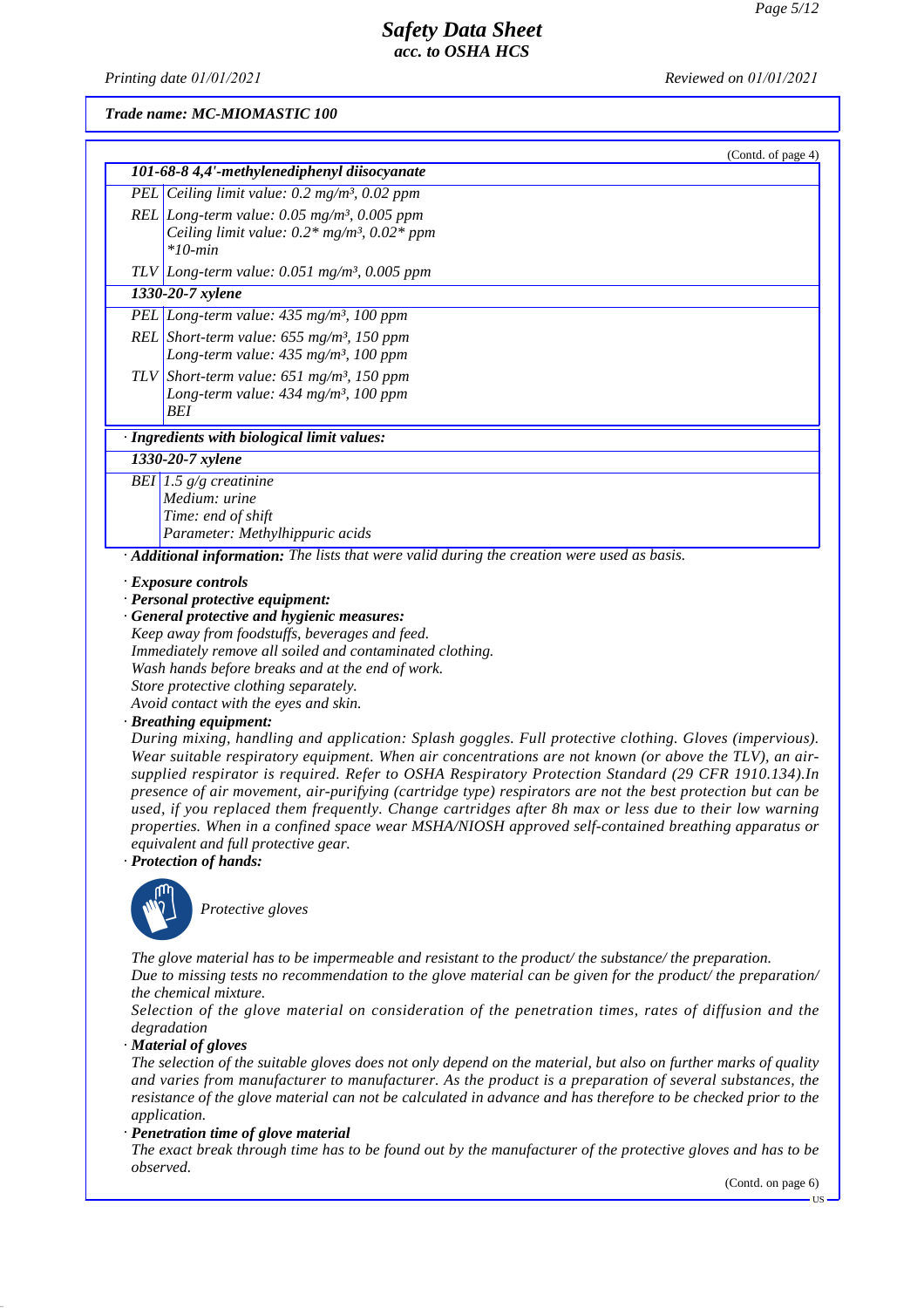(Contd. of page 5)

# *Safety Data Sheet acc. to OSHA HCS*

*Printing date 01/01/2021 Reviewed on 01/01/2021*

### *Trade name: MC-MIOMASTIC 100*

*· Eye protection:*



`R*Tightly sealed goggles*

# *9 Physical and chemical properties*

| · Information on basic physical and chemical properties    |                                                                                               |  |
|------------------------------------------------------------|-----------------------------------------------------------------------------------------------|--|
| <b>General Information</b>                                 |                                                                                               |  |
| $\cdot$ Appearance:<br>Form:                               |                                                                                               |  |
| Color:                                                     | Fluid<br>Various colors                                                                       |  |
| $\cdot$ Odor:                                              | Aromatic                                                                                      |  |
| · Odour threshold:                                         | Not determined.                                                                               |  |
| $\cdot$ pH-value:                                          | Not determined.                                                                               |  |
| Change in condition                                        |                                                                                               |  |
| <b>Melting point/Melting range:</b>                        | Undetermined.                                                                                 |  |
| <b>Boiling point/Boiling range:</b>                        | 97 °C (207 °F)                                                                                |  |
| · Flash point:                                             | 15 °C(59 °F)                                                                                  |  |
| · Flammability (solid, gaseous):                           | Not applicable.                                                                               |  |
| · Ignition temperature:                                    |                                                                                               |  |
| <b>Decomposition temperature:</b>                          | Not determined.                                                                               |  |
| · Auto igniting:                                           | Product is not selfigniting.                                                                  |  |
| · Danger of explosion:                                     | Product is not explosive. However, formation of explosive air/vapor<br>mixtures are possible. |  |
| · Explosion limits:                                        |                                                                                               |  |
| Lower:                                                     | Not determined.                                                                               |  |
| <b>Upper:</b>                                              | Not determined.                                                                               |  |
| $\cdot$ Vapor pressure at 20 $\cdot$ C (68 $\cdot$ F):     | $41$ hPa (31 mm Hg)                                                                           |  |
| $\cdot$ Density at 20 $\cdot$ C (68 $\cdot$ F):            | 2.13-2.25 g/cm <sup>3</sup> (17.775-18.776 lbs/gal)                                           |  |
| · Relative density                                         | Not determined.                                                                               |  |
| · Vapour density                                           | Not determined.                                                                               |  |
| $\cdot$ Evaporation rate                                   | Not determined.                                                                               |  |
| · Solubility in / Miscibility with                         |                                                                                               |  |
| Water:                                                     | Not miscible or difficult to mix.                                                             |  |
|                                                            |                                                                                               |  |
| · Partition coefficient (n-octanol/water): Not determined. |                                                                                               |  |
| · Viscosity:                                               |                                                                                               |  |
| Dynamic:                                                   | Not determined.                                                                               |  |
| Kinematic:                                                 | Not determined.                                                                               |  |
| · Solvent content:                                         |                                                                                               |  |
| <b>Solids content:</b>                                     | 84-88 %                                                                                       |  |
| $·$ Other information                                      | No further relevant information available.                                                    |  |

(Contd. on page 7)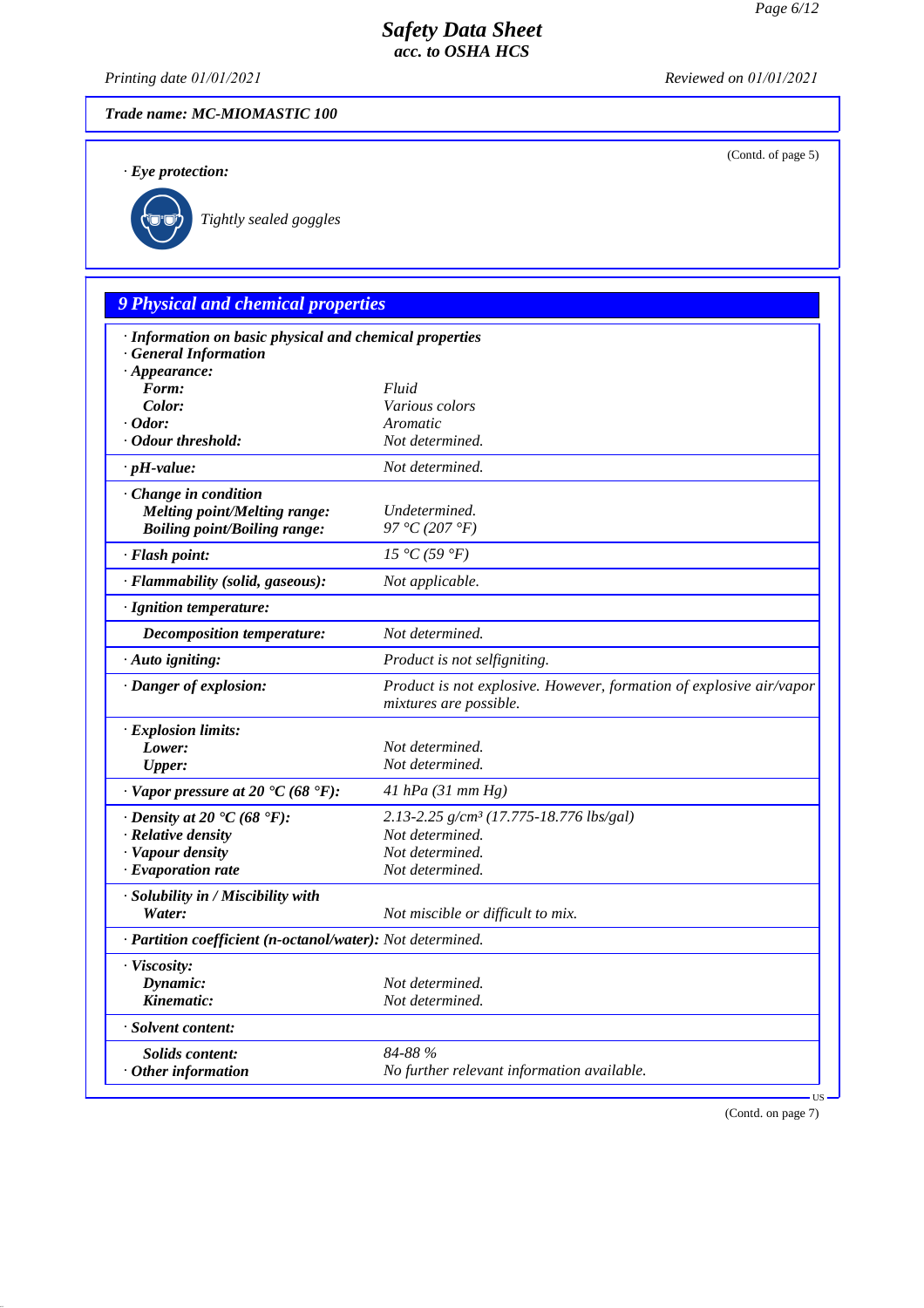*Printing date 01/01/2021 Reviewed on 01/01/2021*

*Trade name: MC-MIOMASTIC 100*

(Contd. of page 6)

US

#### *10 Stability and reactivity*

- *· Reactivity*
- *· Chemical stability*
- *· Thermal decomposition / conditions to be avoided: No decomposition if used according to specifications.*
- *· Possibility of hazardous reactions No dangerous reactions known.*
- *· Conditions to avoid No further relevant information available.*
- *· Incompatible materials: No further relevant information available.*
- *· Hazardous decomposition products: No dangerous decomposition products known.*

#### *11 Toxicological information*

- *· Information on toxicological effects*
- *· Acute toxicity:*
- *· LD/LC50 values that are relevant for classification:*

*1309-37-1 Ferric oxide*

*Oral LD50 >5000 mg/kg (rat)*

*101-68-8 4,4'-methylenediphenyl diisocyanate*

*Oral LD50 2200 mg/kg (mouse)*

*1314-13-2 zinc oxide*

*Oral LD50 > 5000 mg/kg (rat)*

#### *64741-65-7 Naphtha (petroleum), heavy alkylate*

- *Oral LD50 > 6000 mg/kg (rat)*
- *Dermal LD50 > 3000 mg/kg (rabbit)*
- *Inhalative LC50/4 h > 7.8 mg/l (rat)*

# *· Primary irritant effect:*

- *· on the skin: Irritant to skin and mucous membranes.*
- *· on the eye: Irritating effect.*
- *· Sensitization:*

*Sensitization possible through inhalation.*

*Sensitization possible through skin contact.*

*· Additional toxicological information:*

*The product shows the following dangers according to internally approved calculation methods for preparations:*

*Harmful*

- *Irritant*
- *Carcinogenic.*

*The product can cause inheritable damage.*

*· Carcinogenic categories*

|                  | · IARC (International Agency for Research on Cancer)            |                |
|------------------|-----------------------------------------------------------------|----------------|
|                  | 1309-37-1 Ferric oxide                                          | $\mathfrak{Z}$ |
|                  | $14807 - 96 - 6$ Talc (Mg3H2(SiO3)4)                            | 2B             |
|                  | $13463-67-7$ titanium dioxide                                   | 2B             |
|                  | $\overline{101-68-8\vert 4}$ ,4'-methylenediphenyl diisocyanate | $\mathfrak{Z}$ |
| 1330-20-7 xylene |                                                                 | $\mathfrak{Z}$ |
|                  | 9016-87-9 diphenylmethanediisocyanate, isomeres and homologues  | 3              |
|                  | 7631-86-9 silicon dioxide, chemically prepared                  | 3              |
|                  | 14808-60-7 Quartz (SiO2)                                        |                |
|                  | $111-76-2$ 2-butoxyethanol                                      | 3              |
|                  | (Contd. on page 8)                                              |                |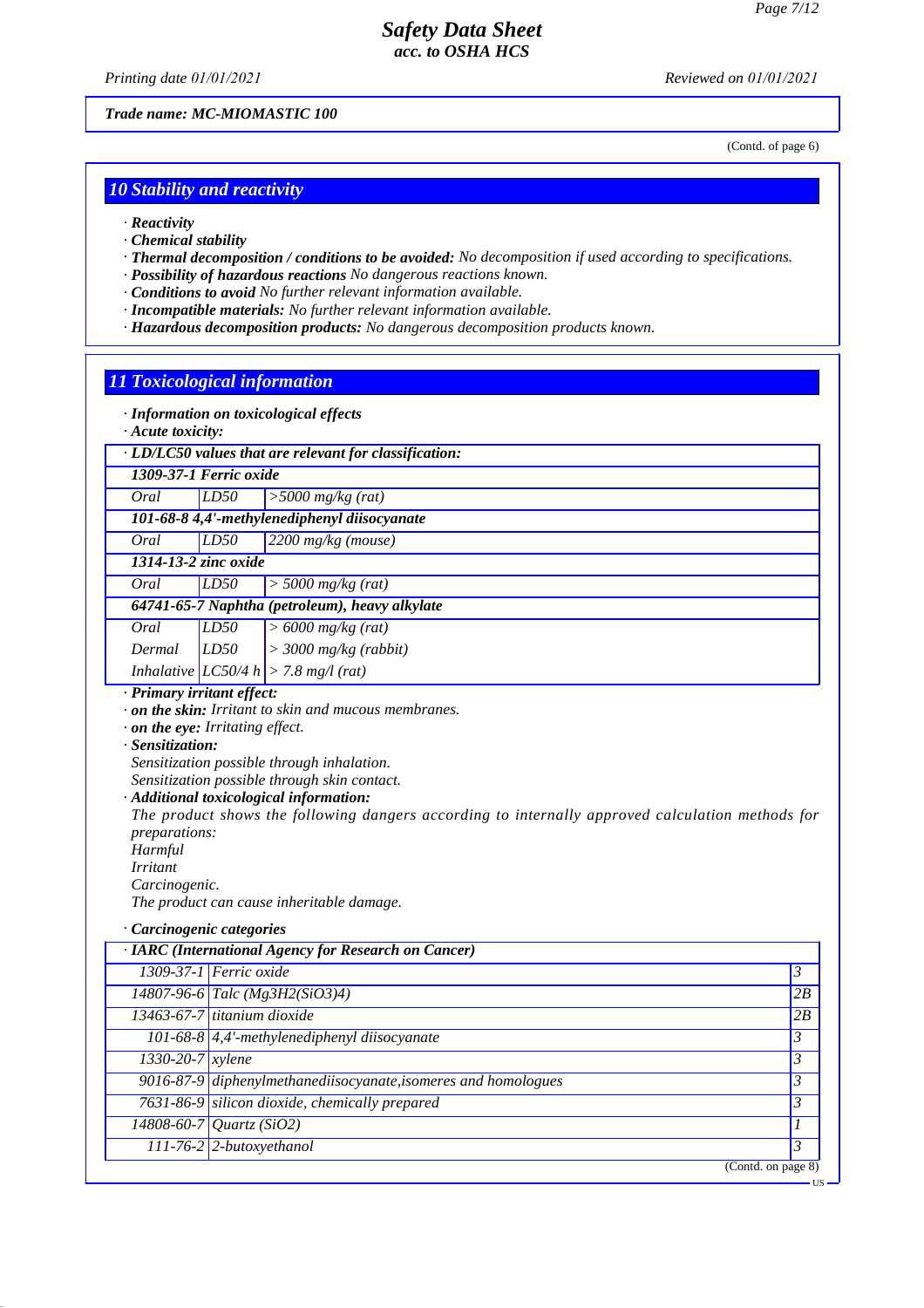*Printing date 01/01/2021 Reviewed on 01/01/2021*

*Trade name: MC-MIOMASTIC 100*

(Contd. of page 7)

US

# *· NTP (National Toxicology Program)*

# *14808-60-7 Quartz (SiO2) K*

#### *· OSHA-Ca (Occupational Safety & Health Administration)*

*None of the ingredients is listed.*

### *12 Ecological information*

#### *· Toxicity*

- *· Aquatic toxicity: No further relevant information available.*
- *· Persistence and degradability No further relevant information available.*
- *· Behavior in environmental systems:*
- *· Bioaccumulative potential No further relevant information available.*
- *· Mobility in soil No further relevant information available.*
- *· Ecotoxical effects:*
- *· Remark: Very toxic for fish*
- *· Additional ecological information:*

#### *· General notes:*

*Water hazard class 3 (Self-assessment): extremely hazardous for water*

- *Do not allow product to reach ground water, water course or sewage system, even in small quantities.*
- *Danger to drinking water if even extremely small quantities leak into the ground.*
- *Also poisonous for fish and plankton in water bodies.*
- *Very toxic for aquatic organisms*
- *· Results of PBT and vPvB assessment*
- *· PBT: Not applicable.*
- *· vPvB: Not applicable.*
- *· Other adverse effects No further relevant information available.*

### *13 Disposal considerations*

- *· Waste treatment methods*
- *· Recommendation:*

*Must not be disposed of together with household garbage. Do not allow product to reach sewage system.*

- *· Uncleaned packagings:*
- *· Recommendation: Disposal must be made according to official regulations.*

| $\cdot$ UN-Number               |                                                          |
|---------------------------------|----------------------------------------------------------|
| · DOT, ADR, IMDG, IATA          | <i>UN1263</i>                                            |
| $\cdot$ UN proper shipping name |                                                          |
| $\cdot$ <i>DOT</i>              | Paint                                                    |
| $\cdot$ ADR                     | 1263 Paint, ENVIRONMENTALLY HAZARDOUS                    |
| $\cdot$ IMDG                    | PAINT (zinc powder -zinc dust (stabilized), zinc oxide), |
|                                 | <b>MARINE POLLUTANT</b>                                  |
| $\cdot$ JATA                    | <b>PAINT</b>                                             |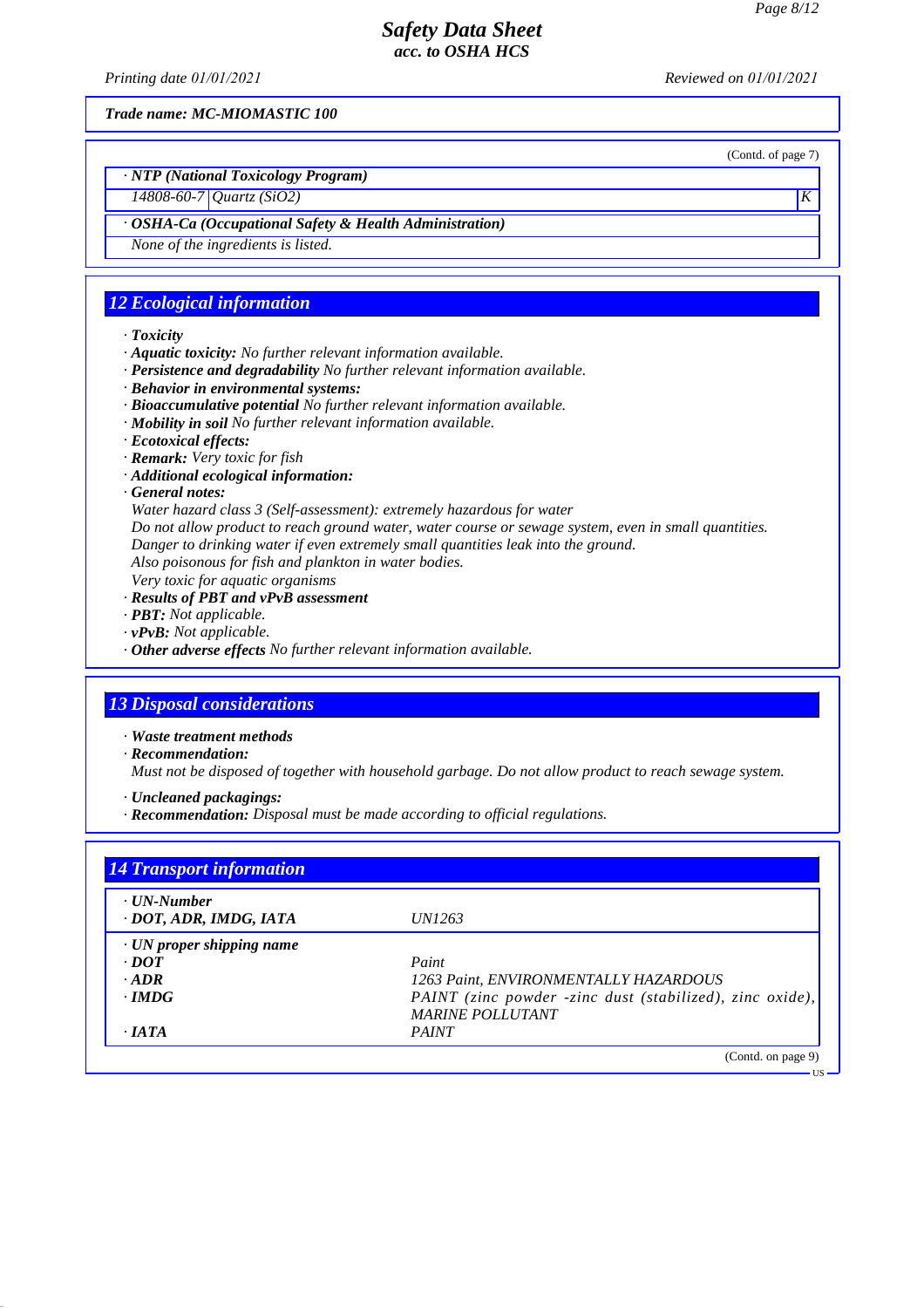*Printing date 01/01/2021 Reviewed on 01/01/2021*

*Trade name: MC-MIOMASTIC 100*

*· Limited quantities (LQ) 1L*

|                                                                                     | (Contd. of page 8)                                          |
|-------------------------------------------------------------------------------------|-------------------------------------------------------------|
| · Transport hazard class(es)                                                        |                                                             |
| $\cdot$ <i>DOT</i>                                                                  |                                                             |
|                                                                                     |                                                             |
|                                                                                     |                                                             |
|                                                                                     |                                                             |
| · Class                                                                             | 3 Flammable liquids                                         |
| $\cdot$ Label                                                                       | 3                                                           |
| $\cdot$ ADR, IMDG                                                                   |                                                             |
|                                                                                     |                                                             |
| $\cdot$ Class                                                                       | 3 Flammable liquids                                         |
| $\cdot$ Label                                                                       | $\mathfrak{Z}$                                              |
| $\cdot$ IATA                                                                        |                                                             |
|                                                                                     |                                                             |
| $\cdot$ Class                                                                       | 3 Flammable liquids                                         |
| $-Label$                                                                            | 3                                                           |
| · Packing group<br>· DOT, ADR, IMDG, IATA                                           | I                                                           |
| · Environmental hazards:                                                            | Product contains environmentally hazardous substances: zinc |
|                                                                                     | powder -zinc dust (stabilized)                              |
| · Marine pollutant:                                                                 | Yes<br>Symbol (fish and tree)                               |
| · Special marking (ADR):                                                            | Symbol (fish and tree)                                      |
| · Special precautions for user                                                      | Warning: Flammable liquids                                  |
| · Danger code (Kemler):                                                             | 33                                                          |
| · EMS Number:                                                                       | $F-E, S-E$                                                  |
| · Transport in bulk according to Annex II of<br><b>MARPOL73/78 and the IBC Code</b> | Not applicable.                                             |
| · Transport/Additional information:                                                 |                                                             |
| $\cdot$ <i>DOT</i>                                                                  |                                                             |
| · Quantity limitations                                                              | On passenger aircraft/rail: 5 L                             |
|                                                                                     | On cargo aircraft only: 60 L                                |
| $\cdot$ <i>ADR</i>                                                                  |                                                             |
| $\cdot$ Excepted quantities (EQ)                                                    | Code: E2<br>Maximum net quantity per inner packaging: 30 ml |
|                                                                                     | Maximum net quantity per outer packaging: 500 ml            |
| $\cdot$ IMDG                                                                        |                                                             |

*· Excepted quantities (EQ) Code: E2 Maximum net quantity per inner packaging: 30 ml Maximum net quantity per outer packaging: 500 ml*

(Contd. on page 10)

US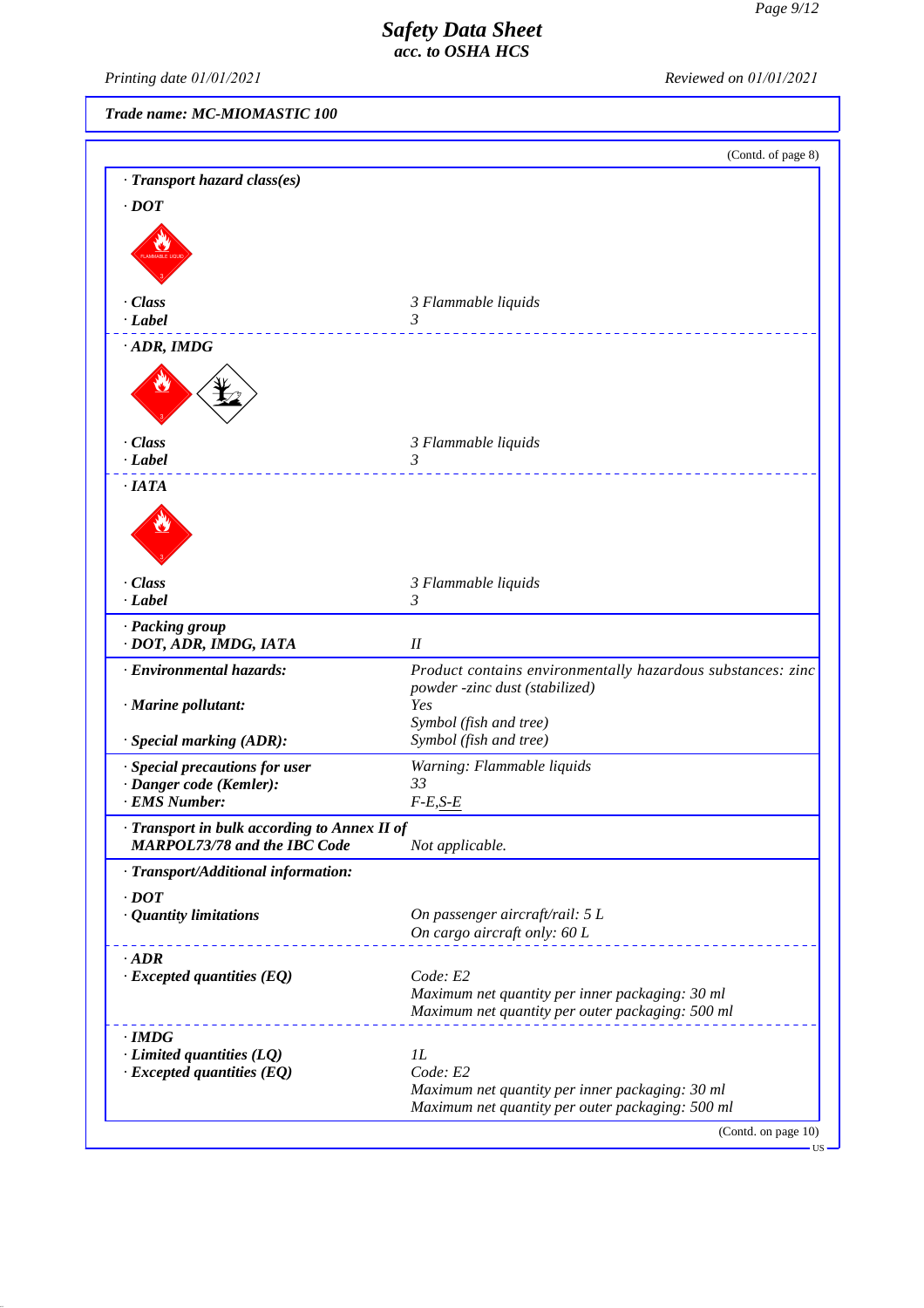(Contd. of page 9)

### *Safety Data Sheet acc. to OSHA HCS*

*Printing date 01/01/2021 Reviewed on 01/01/2021*

*Trade name: MC-MIOMASTIC 100*

*· UN "Model Regulation": UN1263, Paint, ENVIRONMENTALLY HAZARDOUS, 3, II*

#### *15 Regulatory information*

| $\cdot$ Safety, health and environmental regulations/legislation specific for the substance or mixture<br>· Sara |
|------------------------------------------------------------------------------------------------------------------|
| $\cdot$ Section 355 (extremely hazardous substances):                                                            |
| None of the ingredients is listed.                                                                               |

*· Section 313 (Specific toxic chemical listings):*

*101-68-8 4,4'-methylenediphenyl diisocyanate*

*1330-20-7 xylene*

*9016-87-9 diphenylmethanediisocyanate,isomeres and homologues 1314-13-2 zinc oxide*

*111-76-2 2-butoxyethanol*

*· TSCA (Toxic Substances Control Act):*

*Ferric oxide*

*tert-butyl acetate*

*Talc (Mg3H2(SiO3)4)*

*titanium dioxide*

*4,4'-methylenediphenyl diisocyanate*

*xylene*

*diphenylmethanediisocyanate,isomeres and homologues*

*· Proposition 65*

*· Chemicals known to cause cancer:*

*13463-67-7 titanium dioxide*

*14808-60-7 Quartz (SiO2)*

*· Chemicals known to cause reproductive toxicity for females:*

*None of the ingredients is listed.*

*· Chemicals known to cause reproductive toxicity for males:*

*None of the ingredients is listed.*

*· Chemicals known to cause developmental toxicity:*

*None of the ingredients is listed.*

#### *· Carcinogenic categories*

| · EPA (Environmental Protection Agency)            |                                                                |                        |        |
|----------------------------------------------------|----------------------------------------------------------------|------------------------|--------|
|                                                    | 7440-66-6 zinc powder -zinc dust (stabilized)                  | H                      |        |
|                                                    | 101-68-8 $\vert$ 4,4'-methylenediphenyl diisocyanate           |                        | D, CBD |
| $1330 - 20 - 7$ <i>xylene</i>                      |                                                                |                        |        |
|                                                    | 9016-87-9 diphenylmethanediisocyanate, isomeres and homologues | CBD                    |        |
| $\overline{1314}$ -13-2 zinc oxide                 |                                                                | D, I, II               |        |
|                                                    | $111-76-2$ 2-butoxyethanol<br>NL                               |                        |        |
| · TLV (Threshold Limit Value established by ACGIH) |                                                                |                        |        |
| Ferric oxide                                       |                                                                |                        | A4     |
| Talc $(Mg3H2(SiO3)4)$                              |                                                                | A4                     |        |
| titanium dioxide                                   |                                                                |                        | A4     |
| xylene                                             |                                                                |                        | A4     |
|                                                    |                                                                | (Contd. on page $11$ ) |        |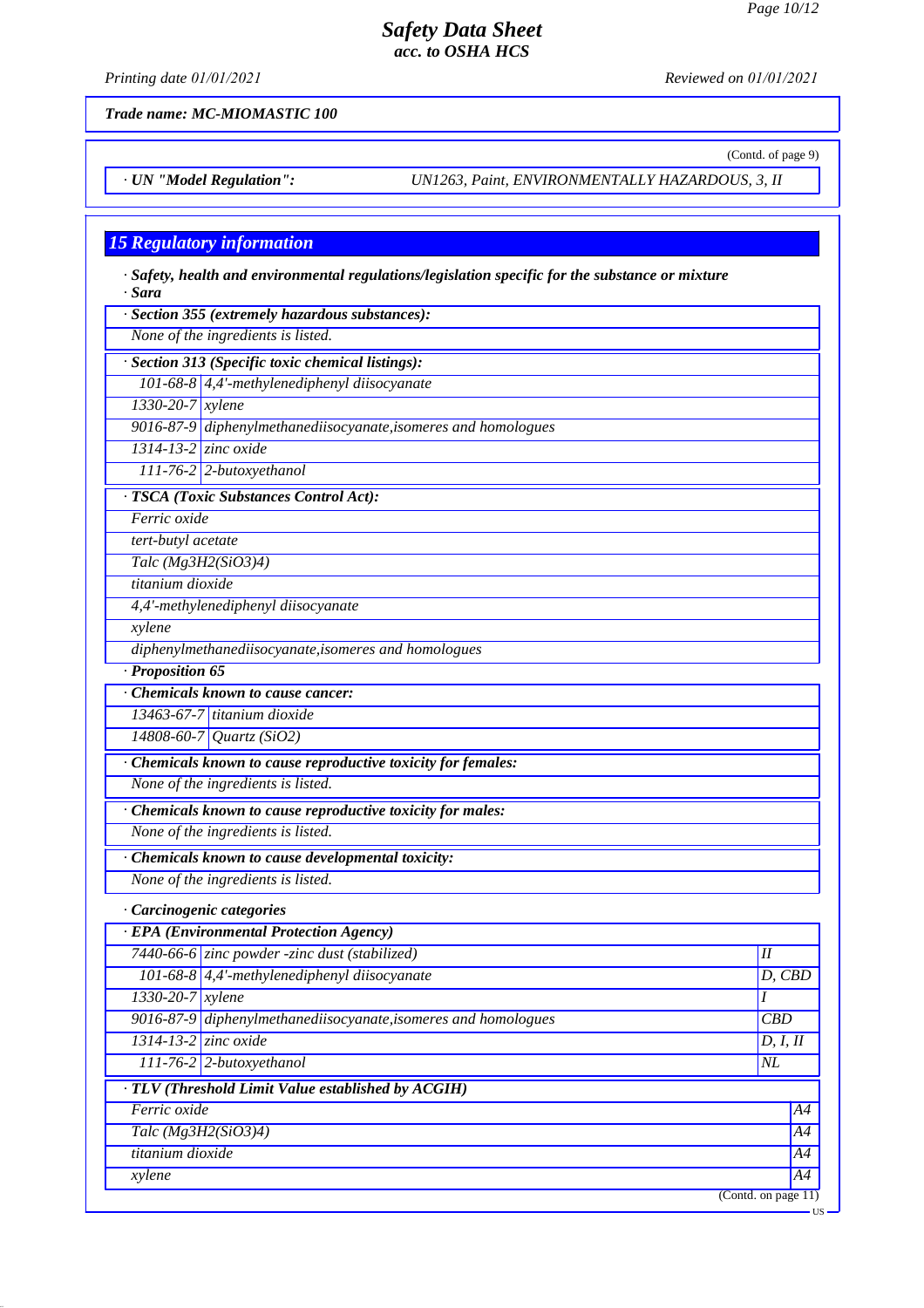*Printing date 01/01/2021 Reviewed on 01/01/2021*

*Trade name: MC-MIOMASTIC 100*

|                                       | (Contd. of page 10)                                                                                                          |
|---------------------------------------|------------------------------------------------------------------------------------------------------------------------------|
| Quartz $(SiO2)$                       | А2                                                                                                                           |
|                                       | · NIOSH-Ca (National Institute for Occupational Safety and Health)                                                           |
| 13463-67-7 titanium dioxide           |                                                                                                                              |
| 14808-60-7                            | Quartz $(SiO2)$                                                                                                              |
| GHS label elements                    |                                                                                                                              |
| · Hazard pictograms                   | The product is classified and labeled according to the Globally Harmonized System (GHS).                                     |
|                                       |                                                                                                                              |
| GHS02<br>GHS07                        | GHS08                                                                                                                        |
| · Signal word Danger                  |                                                                                                                              |
|                                       | · Hazard-determining components of labeling:                                                                                 |
|                                       | 4,4'-methylenediphenyl diisocyanate                                                                                          |
| Talc $(Mg3H2(SiO3)4)$<br>Ferric oxide |                                                                                                                              |
|                                       |                                                                                                                              |
| · Hazard statements                   | Naphtha (petroleum), heavy alkylate                                                                                          |
|                                       | H225 Highly flammable liquid and vapor.                                                                                      |
| H315 Causes skin irritation.          |                                                                                                                              |
|                                       | H319 Causes serious eye irritation.                                                                                          |
|                                       | H334 May cause allergy or asthma symptoms or breathing difficulties if inhaled.                                              |
|                                       | H317 May cause an allergic skin reaction.                                                                                    |
|                                       | H340 May cause genetic defects.                                                                                              |
| H350 May cause cancer.                |                                                                                                                              |
|                                       | H335 May cause respiratory irritation.                                                                                       |
|                                       | H373 May cause damage to organs through prolonged or repeated exposure.                                                      |
| · Precautionary statements            |                                                                                                                              |
| P210                                  | Keep away from heat/sparks/open flames/hot surfaces. - No smoking.                                                           |
| P <sub>241</sub>                      | Use explosion-proof electrical/ventilating/lighting/equipment.                                                               |
| P <sub>260</sub>                      | Do not breathe dust/fume/gas/mist/vapors/spray.                                                                              |
| P <sub>2</sub> 84                     | Wear respiratory protection.                                                                                                 |
| P <sub>280</sub>                      | Wear protective gloves / eye protection / face protection.                                                                   |
| P <sub>280</sub><br>P280              | Wear protective gloves.                                                                                                      |
| P <sub>240</sub>                      | Wear eye protection / face protection.<br>Ground/bond container and receiving equipment.                                     |
| P <sub>242</sub>                      | Use only non-sparking tools.                                                                                                 |
| P <sub>243</sub>                      | Take precautionary measures against static discharge.                                                                        |
| P <sub>264</sub>                      | Wash thoroughly after handling.                                                                                              |
| P271                                  | Use only outdoors or in a well-ventilated area.                                                                              |
| P272                                  | Contaminated work clothing must not be allowed out of the workplace.                                                         |
| P <sub>201</sub>                      | Obtain special instructions before use.                                                                                      |
| P202                                  | Do not handle until all safety precautions have been read and understood.                                                    |
|                                       | P303+P361+P353 IF ON SKIN (or hair): Remove/Take off immediately all contaminated clothing. Rinse skin<br>with water/shower. |
|                                       | P305+P351+P338 If in eyes: Rinse cautiously with water for several minutes. Remove contact lenses, if                        |
|                                       | present and easy to do. Continue rinsing.                                                                                    |
| P321                                  | Specific treatment (see on this label).                                                                                      |
| $P342 + P311$                         | If experiencing respiratory symptoms: Call a poison center/doctor.                                                           |
| $P304 + P340$                         | IF INHALED: Remove victim to fresh air and keep at rest in a position comfortable for<br>breathing.                          |
| P312                                  | Call a poison center/doctor if you feel unwell.                                                                              |
| P363                                  | Wash contaminated clothing before reuse.                                                                                     |
| P308+P313                             | IF exposed or concerned: Get medical advice/attention.                                                                       |
| P333+P313                             | If skin irritation or rash occurs: Get medical advice/attention.                                                             |

(Contd. on page 12)

US